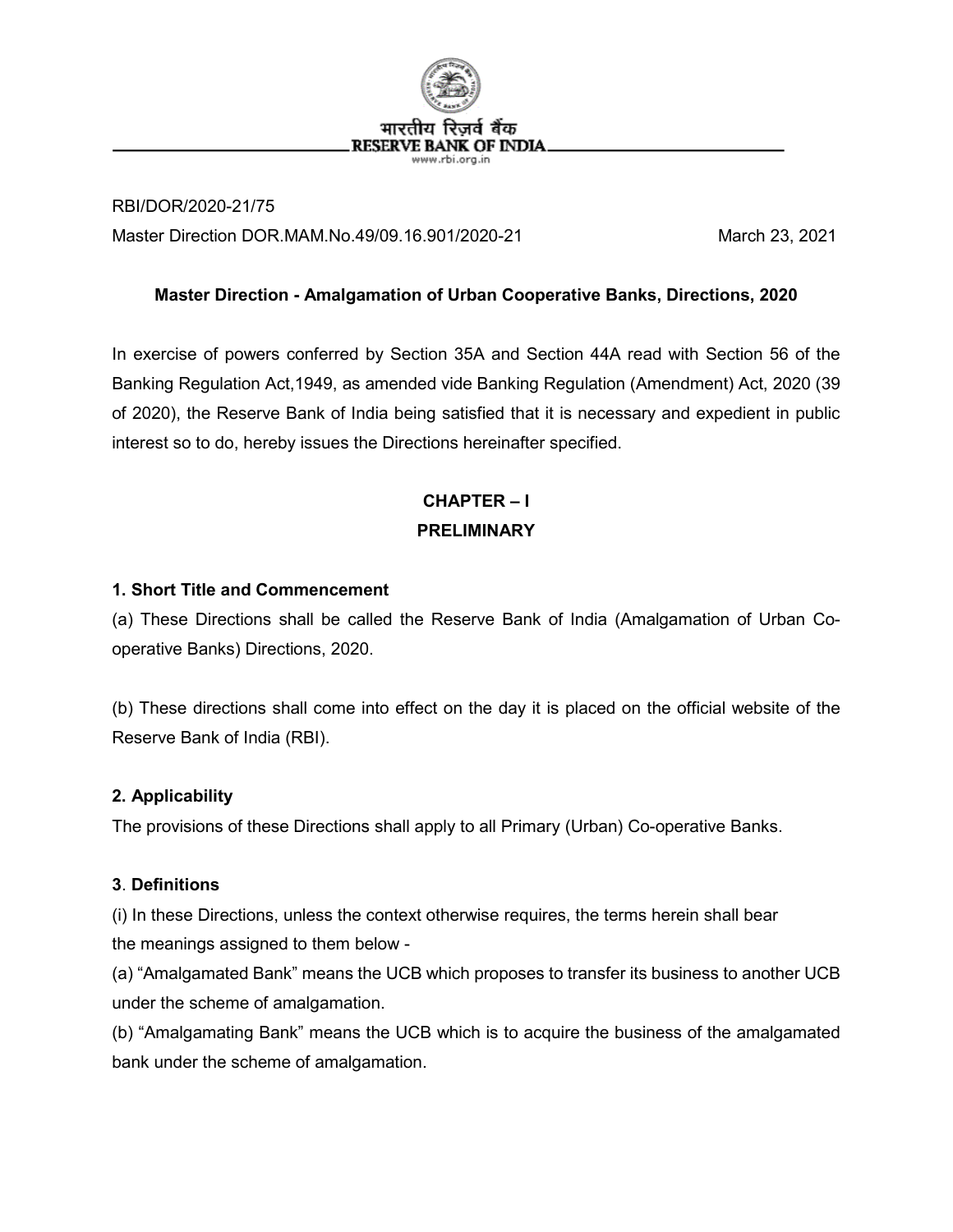(c) "Amalgamation" means one or more UCBs amalgamating with another UCB under the procedure in accordance with Section 44A read with Section 56 of Banking Regulation Act, 1949. (d) "Urban Co-operative Banks (UCBs)" means Primary Cooperative Banks as defined under section 5(ccv) read with Section 56 of Banking Regulation Act, 1949 and includes both uni and multi-State banks.

(ii) All other expressions unless defined herein shall have the same meaning as have been assigned to them under the Banking Regulation Act, 1949 or the Reserve Bank of India Act, 1934 or as used in commercial parlance, as the case may be.

### **4. Scope**

(a) These guidelines shall cover amalgamation of two or more UCBs.

(b) Reserve Bank of India may consider proposals for merger and amalgamation in the following circumstances:

(i) When the net worth of the amalgamated bank is positive and the amalgamating bank assures to protect entire deposits of all the depositors of the amalgamated bank.

(ii) When the net worth of amalgamated bank is negative and the amalgamating bank on its own assures to protect deposits of all the depositors of the amalgamated bank.

(iii) When the net worth of the amalgamated bank is negative and the amalgamating bank assures to protect the deposits of all the depositors of the amalgamated bank with the financial support from the State Government extended upfront as part of the process of merger.

#### **5. Statutory Provisions**

The Reserve Bank has discretionary powers to approve the voluntary amalgamation of UCBs under the provisions of Section 44A read with Section 56 of the Banking Regulation Act, 1949 as amended vide Banking Regulation (Amendment) Act 2020 (39 of 2020).

## **CHAPTER - II APPROVAL BY BOARD OF DIRECTORS**

6. Boards of the banks concerned shall play a crucial role in the process, while dealing with the amalgamation proposals of UCBs. The decision of amalgamation shall be approved by two-third majority of the total number of Board members of both amalgamating and amalgamated UCBs and not just of those present and voting.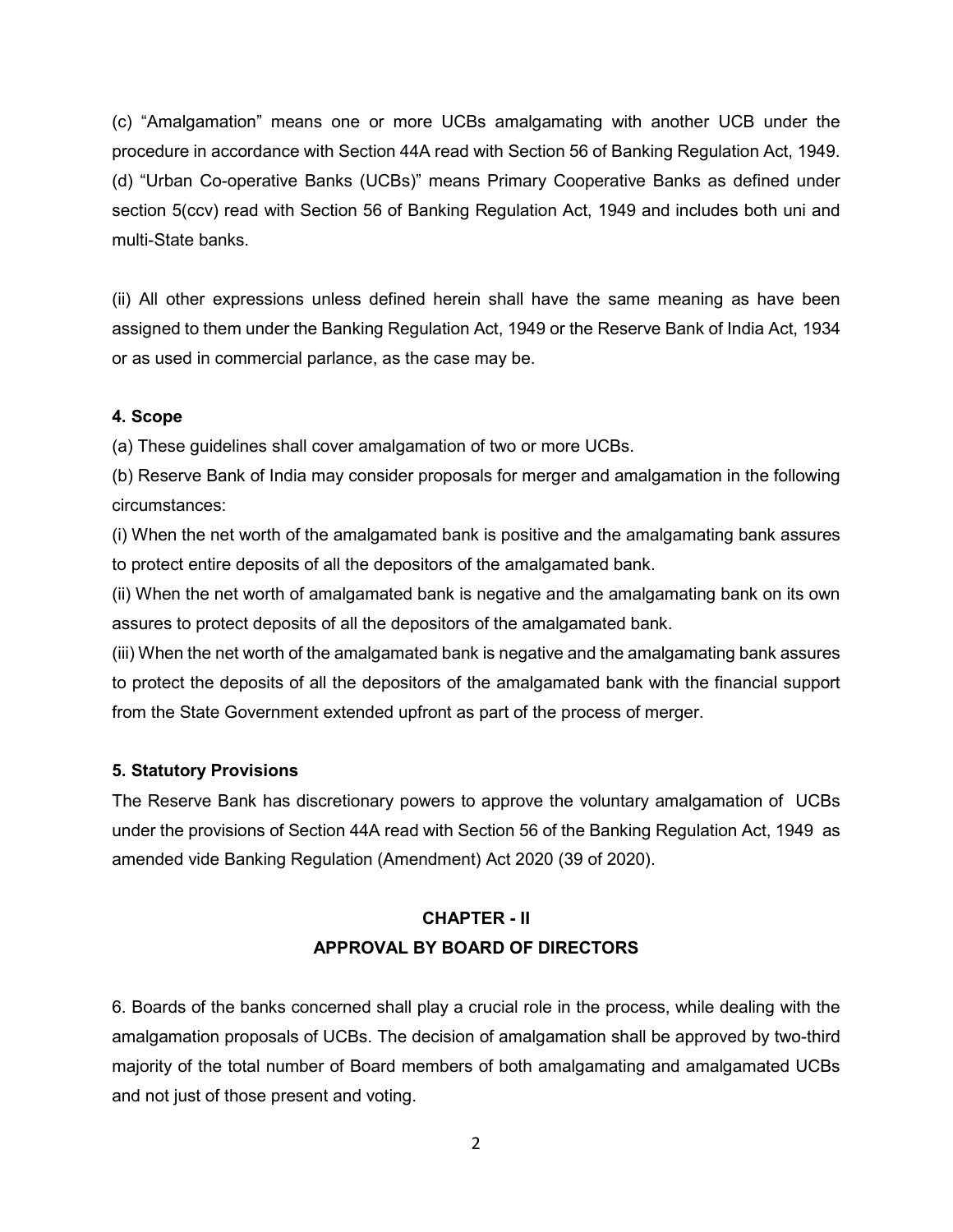7. While according this approval, the Boards of the UCBs shall give particular consideration to the following matters:-

(a) The assets, liabilities and reserves of the amalgamated UCB are incorporated in the books of the amalgamating UCB at their existing carrying amounts and such incorporation does not result in a revaluation upwards or credit taken for unrealized gains.

(b) Whether due diligence exercise has been undertaken in respect of the amalgamated UCB(s).

(c) The nature and quantum of the consideration, which, the amalgamating UCB will pay to the shareholders of the amalgamated UCB.

(d) Whether the swap ratio has been determined by independent valuers having required competence and experience and whether in the opinion of the Board such swap ratio is fair and proper.

(e) The shareholding pattern in the concerned UCBs and whether as a result of the amalgamation and the swap ratio, the shareholding of any individual in the amalgamating bank will be violative of any guidelines prescribed by Reserve Bank or under the concerned co-operative societies act(s) requiring specific approval of any of the regulator.

(f) The impact of the amalgamation on the profitability, net NPA and capital adequacy ratio, compliance with exposure norms of the amalgamating UCB. In all cases of amalgamation, CRAR of the amalgamating bank post-amalgamation should conform to the minimum regulatory requirement as prescribed by Reserve Bank.

(g) The changes which are proposed to be made in the composition of the Board of Directors of the amalgamating UCB, consequent upon amalgamation shall be in conformity with the RBI directions/ guidelines on that behalf. These changes shall also be in conformity with the relevant provisions of the cooperative societies act(s) as applicable to the extent that they are not in conflict with the relevant RBI directions/ guidelines.

# **CHAPTER – III AMALGAMATION OF UCBs**

8. In terms of Section 44A read with Section 56 of the Banking Regulation Act, 1949, as amended from time to time, the draft scheme of amalgamation shall be approved by the shareholders of each UCB by a resolution passed by a majority representing two-thirds of the shareholders both in number and value, present in person at a meeting called for the purpose.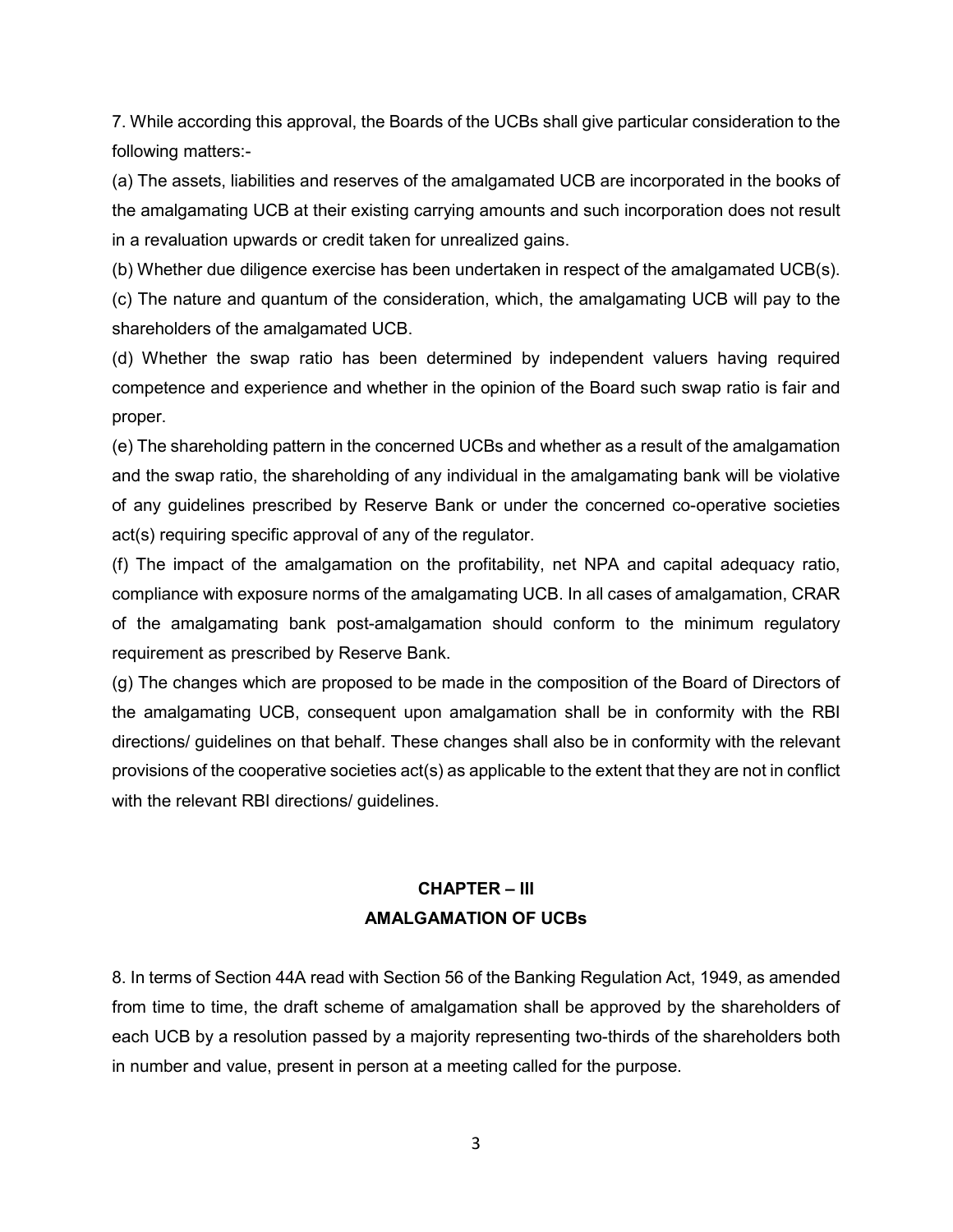9. Before convening the meeting for the purposes of obtaining the shareholders' approval, the draft scheme of amalgamation shall be approved by the Boards of Directors of the concerned UCBs separately in the manner mentioned in Paragraph 6 above.

10. After the scheme of amalgamation is approved by the requisite majority of shareholders in accordance with the provisions of the Section 44 A read with Section 56 of the Banking Regulation Act, 1949, it shall be submitted to the concerned Regional Office / Central Office of Reserve Bank for sanction.

## **CHAPTER – III A PROCEDURE FOR APPLICATION FOR AMALGAMATION OF UCBs**

11**.** To enable the Reserve Bank to consider the application for sanction, the amalgamating and the amalgamated UCBs shall submit to the Reserve Bank the information and documents specified in the [Schedules](#page-6-0) A & [B](#page-7-0) to these Directions.

# **CHAPTER III B ENTITLEMENT OF DISSENTING SHAREHOLDERS**

12. In terms of Section 44A (3) of the Act ibid, a dissenting shareholder is entitled, in the event of the scheme being sanctioned by the Reserve Bank, to claim within 3 months from the date of sanction, from the UCB concerned, in respect of the shares held by him in that UCB, the value as per the scheme of amalgamation sanctioned by Reserve Bank. However, if certain shareholders of either of the UCBs who have subscribed to shares as linkage with borrowing have outstanding dues in respect of credit facilities availed, such shareholders will become entitled for refund of the value only after full and final settlement of his/her dues to the UCB concerned.

13. Both the amalgamated and amalgamating UCBs shall submit the details in respect of the proposed treatment of shares held by shareholders of the amalgamated bank and the rationale/detailed computations for determination of the swap ratio.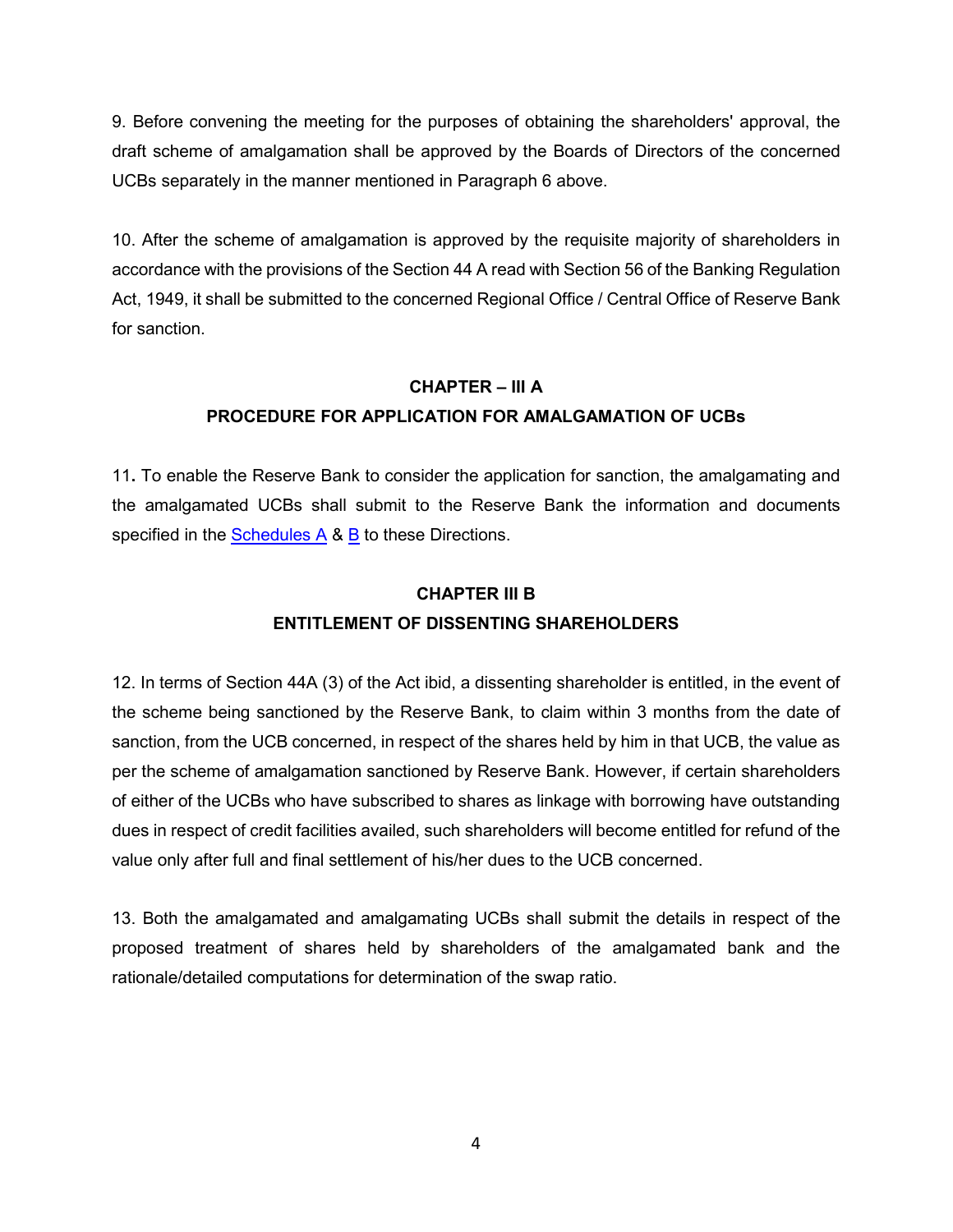## **CHAPTER IV SANCTION OF SCHEME OF AMALGAMATION**

14. Sanction of the scheme will be through an order in writing directing the date from which the properties / assets and liabilities of the amalgamated UCB will be transferred to and vest in the amalgamating UCB and thereby, the amalgamated UCB shall stand dissolved in terms of the provisions of Sub Section 6-A of Section 44A of the Act ibid. A copy of the order directing such dissolution will be transmitted to the RCS/Central Registrar under whom the amalgamated UCB is registered as a Cooperative Society and on receipt of such order, the RCS/Central Registrar shall strike off the name of the Society from its records in terms of the provisions of Sub Section 6-B of Section 44A of the Act ibid. A copy of the order shall also be transmitted to the RCS/Central Registrar under whom the amalgamating UCB is registered as a Cooperative Society, if the amalgamated and amalgamating UCBs are registered under different cooperative society acts. In case, the amalgamating bank is a uni-state bank and becomes multi-state bank as a result of the amalgamation with a uni-state bank registered in another State, a copy of the order will also be transmitted to the Central Registrar for registration of the UCB as a multi-state UCB under the Multi-State Co-operative Societies Act, 2002 and the amalgamation shall take effect only after the said registration.

# **CHAPTER – V INCENTIVES TO AMALGAMATING UCBS**

15. The Reserve Bank will consider the following additional incentives to the amalgamating bank in case of amalgamations:

i) The amalgamating UCB may be permitted to close down the loss incurring branches (net loss for last three years) of the amalgamated UCB or merge branches of the amalgamated UCB with its own. The amalgamating bank, if need be, may be permitted to use closed / merged branch licences for opening new branches in the expanded area of operation (i.e. the area of operations of the amalgamated and amalgamating bank put together). Similarly, shifting/relocation of the branches of the amalgamated bank may be permitted within the expanded area of operation of the amalgamating bank, subject to the condition that the existing clientele is provided banking facilities through the existing/relocated branches of the amalgamating/ amalgamated bank.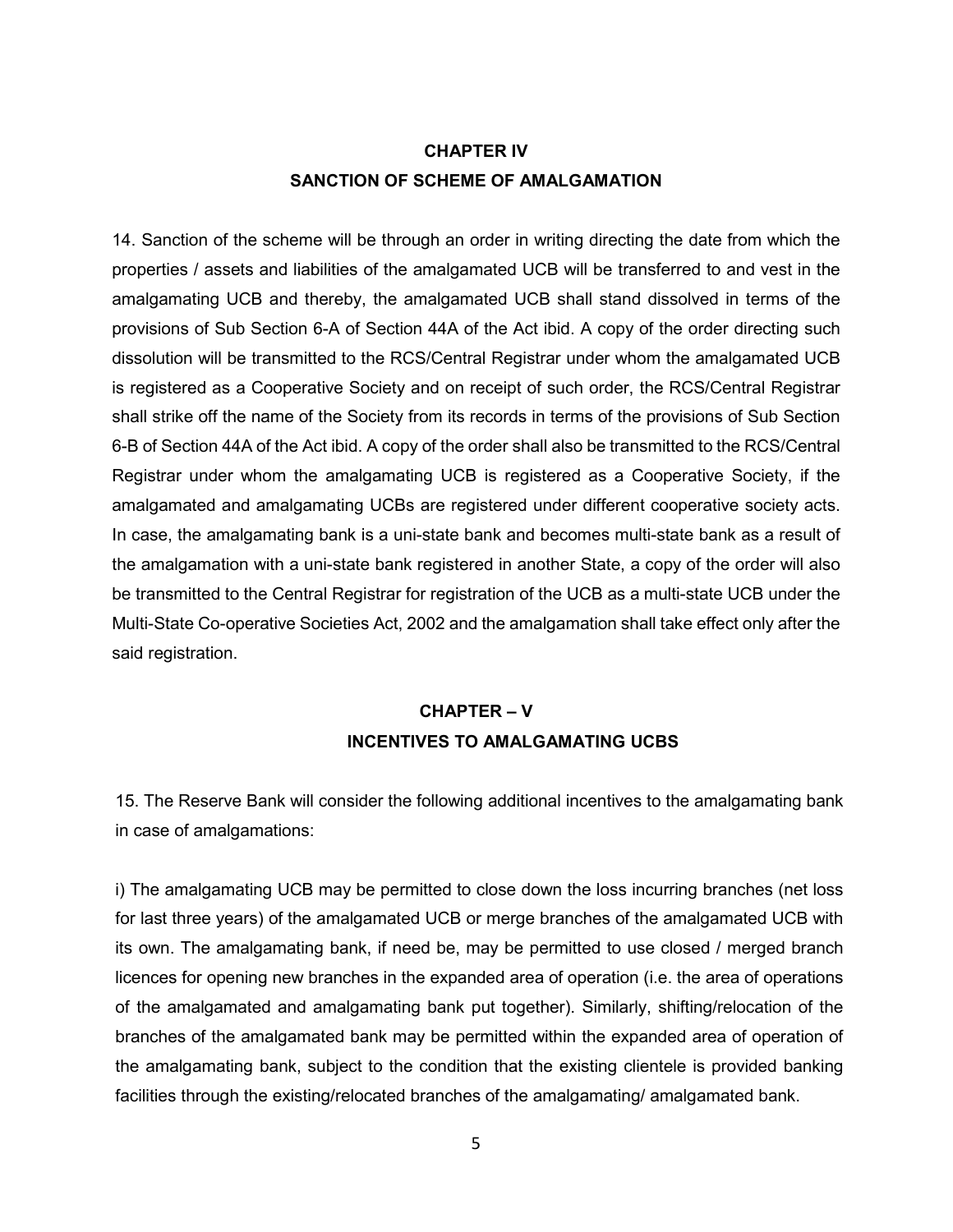ii) The amalgamating bank may be permitted to retain the facilities such as AD category I licence issued under FEMA, etc. where higher level of CRAR at 12 % is required on an on-going basis, provided it maintains the benchmark CRAR of 9% for a period as may be specified by the Reserve Bank.

iii) The minimum entry point capital prescribed for multi-state UCBs will not be insisted upon in case the amalgamating UCB becomes multi-state UCB, only on account of the amalgamated UCB being registered in a different state.

### **CHAPTER – VI REPEAL AND OTHER PROVISIONS**

16. With the issue of these Directions, the [circular PCB.Cir.36/09.169.00/04-05](https://www.rbi.org.in/Scripts/NotificationUser.aspx?Id=2631&Mode=0) dated February [2, 2005](https://www.rbi.org.in/Scripts/NotificationUser.aspx?Id=2631&Mode=0) on "Guidelines for Merger / Amalgamation of Urban Co-operative Banks" issued by the Reserve Bank stands repealed. Reserve Bank may, however, approve the proposals for voluntary amalgamation received before the date of issue of these directions and found viable under the aforesaid guidelines.

**Encl: [Schedule A](#page-6-0) and [B](#page-7-0)**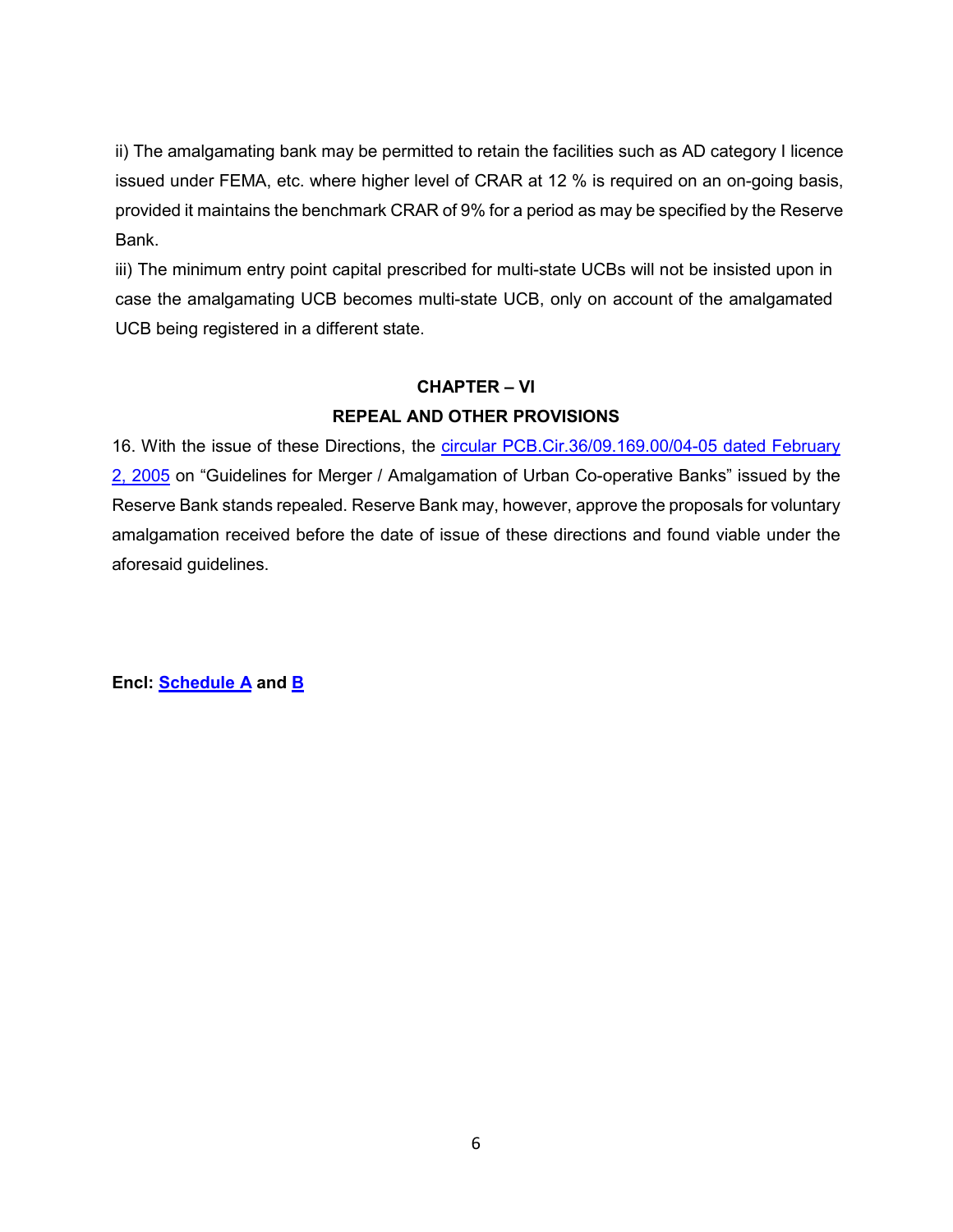### **Schedule A**

#### <span id="page-6-0"></span>**Indicative list of information to be sent with application for Amalgamation**

- 1. **General information on amalgamated and amalgamating UCB** –Name, Registered Office address, date of registration as a cooperative credit society, date of granting licence, scheduling status, area of operation, etc.
- 2. **Operative date** The date as fixed mutually proposed for amalgamation to be effective
- 3. **Information in respect of** Board of Directors, inclusions under Assets, inclusions under liabilities, etc.
- 4. **Capital**  Authorised and paid up capital of both banks, top 5 shareholders and holding of each as % of paid up capital,
- 5. **Reorganization of capital**  treatment of borrowing and non-borrowing members of amalgamated bank
- 6. **Deposits related**-manner of transfer, process to be adopted for repayment where sought by depositors of amalgamated bank, terms for renewal of deposits held with the amalgamated bank, etc
- 7. **Transfers and vesting** of Assets, liabilities, income, expenditure, rights, claims, lease, tenancy rights, contracts, deeds, bonds, securities, loans including BGs and LCs, security interest, legal proceedings, authority to execute deeds, etc.
- 8. **Issue of shares by amalgamating UCB:**
- 9. **Accounting treatment and valuations adopted**
- 10. **Employees (of amalgamated bank) related** Absorption, remuneration, transfer of PF/gratuity/pension funds/Trusts of amalgamated bank to amalgamating bank, etc.
- 11. **Legal Proceedings**: Manner in which all the legal proceedings by or against the amalgamated UCB shall be dealt with by the amalgamating UCB upon the Scheme coming to effect.

**To attach: Proforma combined balance-sheet of amalgamating bank as it is likely to appear on the operative date of amalgamation and key financials based thereon**.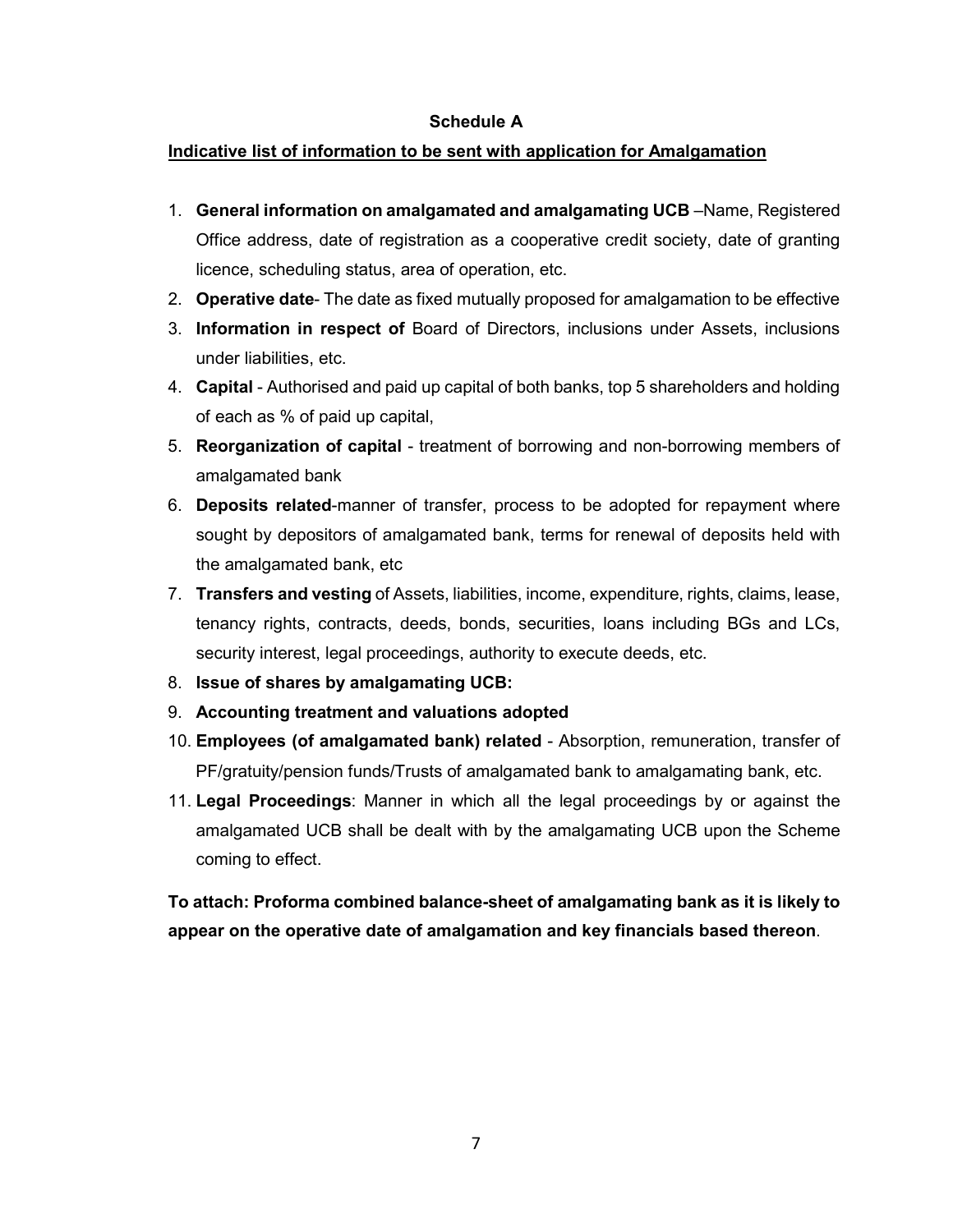#### **SCHEDULE B**

### <span id="page-7-0"></span>**SCHEME OF AMALGAMATION/MERGER AND DOCUMENTS TO BE FURNISHED ALONG WITH THE APPLICATION OF SCHEME OF AMALGAMATION**

1. Draft scheme of amalgamation approved by the shareholders.

2. Certified copy of the minutes of Board meeting where a resolution in favour of scheme of amalgamation has been passed in accordance with Para 6 of this Master Direction.

3. Copies of the notices of every meeting of the shareholders called for such approval together with newspaper cuttings evidencing that notices of the meetings were published in newspapers at least once a week for three consecutive weeks in two newspapers circulating in the locality or localities in which the registered offices of the UCBs are situated and that one of the newspapers was in a language commonly understood in the locality or localities.

4. Certificates signed by each of the officers presiding at the meeting of shareholders certifying the following

- (a) A copy of the resolution passed at the meeting.
- (b) The number of shareholders present at the meeting.
- (c) The number of shareholders who voted in favour of the resolution and the aggregate value of the shares held by them.
- (d) The number of shareholders who voted against the resolution and the aggregate value of the shares held by them.
- (e) The number of shareholders whose votes were declared as invalid and the aggregate value of the shares held by them.
- (f) The names of shareholders who have given notice in writing to the Presiding Officer that they dissented from the scheme of amalgamation together with the number of shares held by each of them.

5. (a) Data on deposits held up to and above Rs 5 lakh by number of depositors and amount with segregated data of member and non-member depositors.

(b) Share-holding by number and amount by borrowers and non-borrowers.

6. The names, addresses and occupations of the Directors of the amalgamating bank, if proposed to be reconstituted after the amalgamation, and indicating how the composition will be in compliance with regulations of Reserve Bank and the concerned Cooperative Societies Act(s).

7. The details of the proposed/continuing Chief Executive Officer of the amalgamating bank after the amalgamation.

8. Copies of the reports of the valuers appointed for the determination of the swap ratio.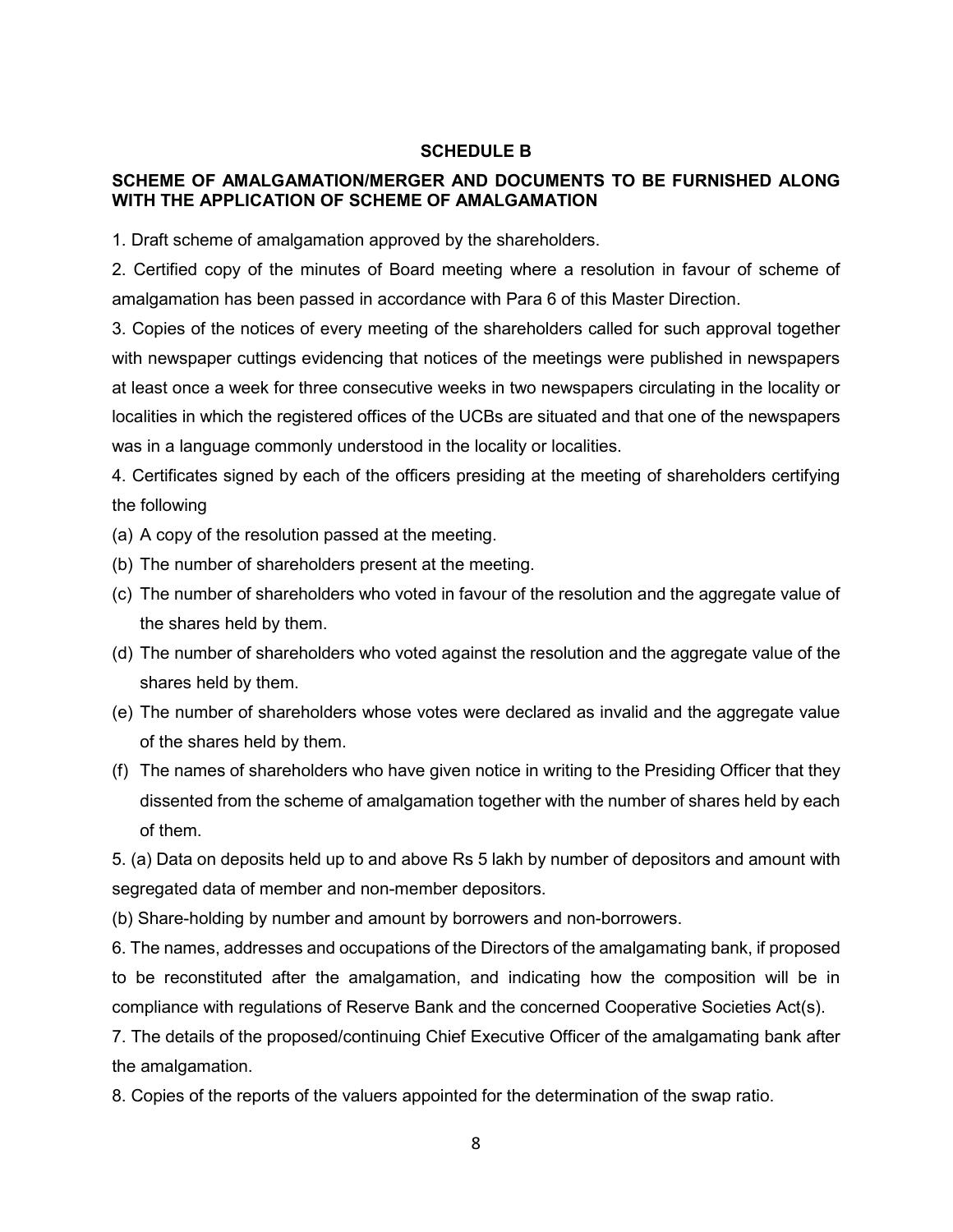9. All relevant information for consideration of the scheme of amalgamation including the following particulars:

(a) (i) annual reports of each of the UCBs for each of the three completed financial years immediately preceding the Appointed Date for amalgamation

(ii) if statutory audit not yet completed, the unaudited financials of the last completed financial year with the last available annual reports along with copies of the Auditors' Reports highlighting any significant/adverse comments therein

(iii) tabular representation of key financials as at 9(d) below and data on deposits, advances, Investments in G-Sec, other investments, cash balance, bank balance (Current + SB + FD + Others), Net Profit/loss Audit rating and accumulated loss (if any).

(b) pro-forma combined balance sheet of the amalgamating UCB as it will appear as on the appointed date of the amalgamation;

(c) computation based on such pro-forma balance sheet of the following:

- (i) Authorised Capital
- (ii) Tier I, Tier II and total (Tier I+Tier II) Capital
- (iii) Risk Weighted Assets
- (iv) Ratio of Tier I Capital to Risk-Weighted Assets
- (v) Ratio of Tier II Capital to Risk Weighted Assets
- (vi) Ratio of Total Capital to Risk Weighted Assets
- (vii) Tier I Capital to Total Assets
- (viii) Deposits
- (ix) Investments total and of these, in Government Securities
- (x) Cash and Bank balance (Current + FD+ others)
- (xi) Advances
- (xii) BDDR
- (xiii) Net Advances
- (xiv) Gross and Net NPAs
- (xv) Ratio of Gross and Net NPAs to Gross and Net Advances respectively
- (xvi) Net Profit
- (xvii) Net -Worth
- (xviii) compliance with CRR/SLR

(d) Brief summary of any significant observation/adverse comments by Auditors in Notes on account/Auditor's reports and rating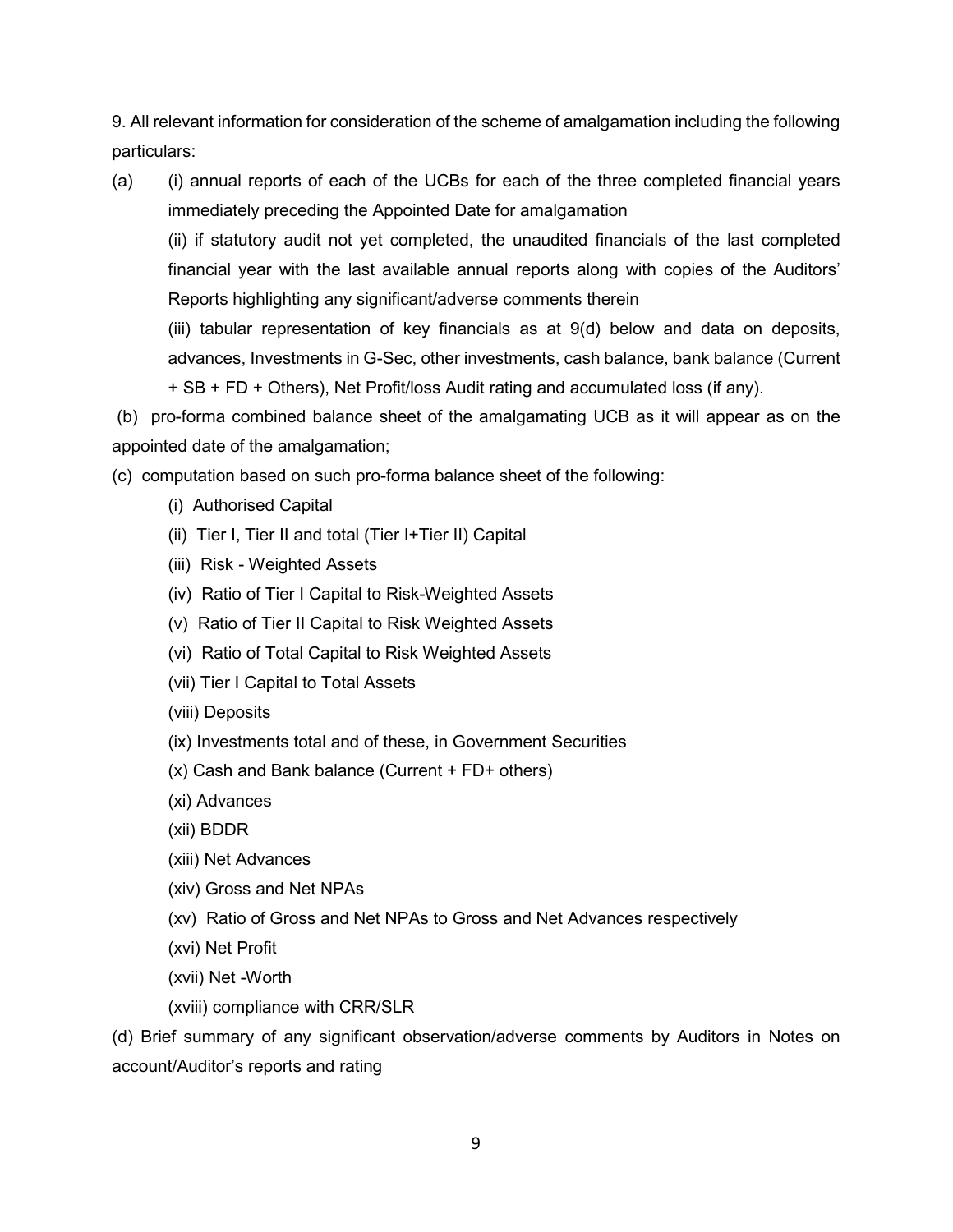10. Information certified by the valuers as is considered relevant to understand the proposed swap ratio including the following particulars:

(a) the method of valuation of assets used by the valuers;

(b) the information and documents on which the valuers have relied and the extent of the verification made by the valuers to test the accuracy of such information;

(c) if the valuers have relied upon projected information, the names and designations of the persons who have provided such information and the extent of verification, if any, made by the valuers in relation to such information;

(d) details of the projected information on which the valuers have relied;

(e) detailed computations of the swap ratio containing explanations for adjustments made to the published financial information for the purposes of the valuation;

(f) if these adjustments are made based on valuations made by third parties, details regarding the persons who have made such valuations;

(g) details of computation of realizable value of assets of the amalgamated bank

11. The Due Diligence Report (DDR) of the amalgamated bank shall be as per the below format:

- (i) Appointment and purpose of DDR
- (ii) Scope/Mandate of DDR
- (iii) Sources of information used (like Balance Sheet, Auditor's report, MIS, BOD meeting Minutes, Reserve Bank inspection, etc and limitations, if any, due to incomplete/not available data/information)
- (iv) Profile of bank and background (Registration as society, licence, area of operation, location, HO, branches, Credit Card/Debit Card business, Extension Counters/ATM on/offsite,
- (v) Nature of business being undertaken including Foreign Exchange, AD CAT I/II, BBPS, CPS, DP, etc., reasons for downfall and supervisory action, etc)
- (vi) Share capital and share holding pattern
- (vii) Management structure and organisational chart of holding Membership
- (viii) Accounting policies/practices and software in use
- (ix) Agreements and contracts (AMC, etc), and insurance in place
- (x) Audit and inspection conducted and compliance; penalty imposed if any
- (xi) Legal cases by and against the bank
- (xii) Statutory liability assessment and compliance (IT, PF, TDS, etc); penalty imposed if any